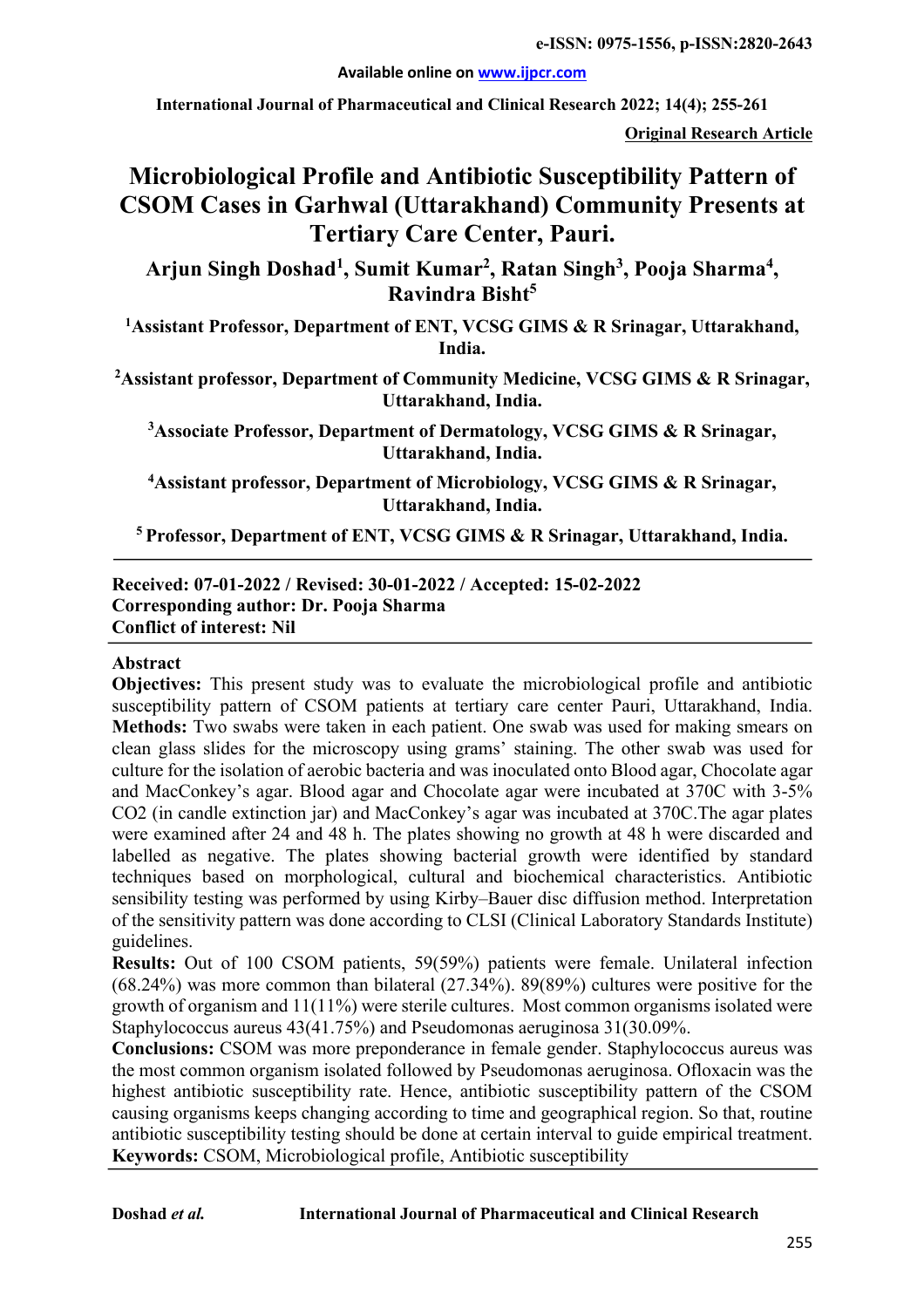This is an Open Access article that uses a fund-ing model which does not charge readers or their institutions for access and distributed under the terms of the Creative Commons Attribution License (http://creativecommons.org/licenses/by/4.0) and the Budapest Open Access Initiative (http://www.budapestopenaccessinitiative.org/read), which permit unrestricted use, distribution, and reproduction in any medium, provided original work is properly credited.

#### **Introduction**

Chronic suppurative otitis media (CSOM) is the most common chronic disease seen especially in infants and children causing conductive hearing loss which may lead to delayed development of speech and language in children [1]. The infection may occur during the first 5 years of child s life, with a peak around 2 years [2]. Incidence of CSOM is higher in developing countries especially among low socio-economic society because of malnutrition, overcrowding, poor hygiene, inadequate health care, and recurrent upper respiratory tract infection [3,4]. The feature which is common to all the cases of CSOM is the presence of perforated tympanic membrane. It is classified into two types, tubo tympanic and attico antral basing on the affection of pars tensa or the pars flaccida of the tympanic membrane [5]. The complications associated with CSOM are tympanic membrane perforation, hearing impairment, Middle ear granulation, facial nerve palsy, neck rigidity, death and severe disability occurs due to involvement of Central nervous system [6].

CSOM is an important cause of preventable hearing loss. Inadequate treatment can result in severe, life-threatening adverse effects, such as intracranial and extracranial complications. Because CSOM can cause significant morbidity, the identification of the microorganisms responsible for CSOM can help in the selection of the most appropriate antibiotic for the treatment regimen [7]. Objectives of our study was to evaluate the microbiological profile and antibiotic susceptibility pattern of CSOM patients at tertiary care center Pauri, Uttarakhand, India.

#### **Materials & Methods**

This present study was conducted in Department of ENT with the collaboration of Department of Microbiology in VCSG

GIMS & R, Pauri, Garhwal, Uttarakhand, India during a period from January 2021 to December 2021. Attendants of entire subject signed an informed consent approved by institutional ethical committee of VCSG GIMS & R was sought.

#### **Methods:**

A total of 100 patients with history of ear discharge of more than three-month duration and diagnosed as a case of CSOM with irrespective of gender and demographic distribution were enrolled in study. The patients taking antibiotics currently or taken antibiotics in preceding five days (topical or systemic), having acute suppurative otitis media or otitis externa, recent ear surgery, traumatic perforation or grommet in situ, patients with systemic disease and unwilling/uncooperative patients were excluded from the study.

A detail history of the patients was performed. Systemic and general examination of ear, nose, throat, head and Neck were conducted thoroughly. Swabs were taken on the first day before any local medication was instilled with the patient lying comfortably. The external auditory canal of the discharging ear was cleaned with suction and then by mopping of the cartilaginous and lateral half of the external bony canal with sterile cotton pledged in a probe, after donning sterile gloves. The material for culture were obtained from the affected ears using thin sterile cotton wool swabs with full aseptic precautions without touching the pinna or any other parts of the ear with swabs during insertion into ear or during removal.

Two swabs were taken in each patient. One swab was used for making smears on clean glass slides for the microscopy using grams' staining. The smear and swabs were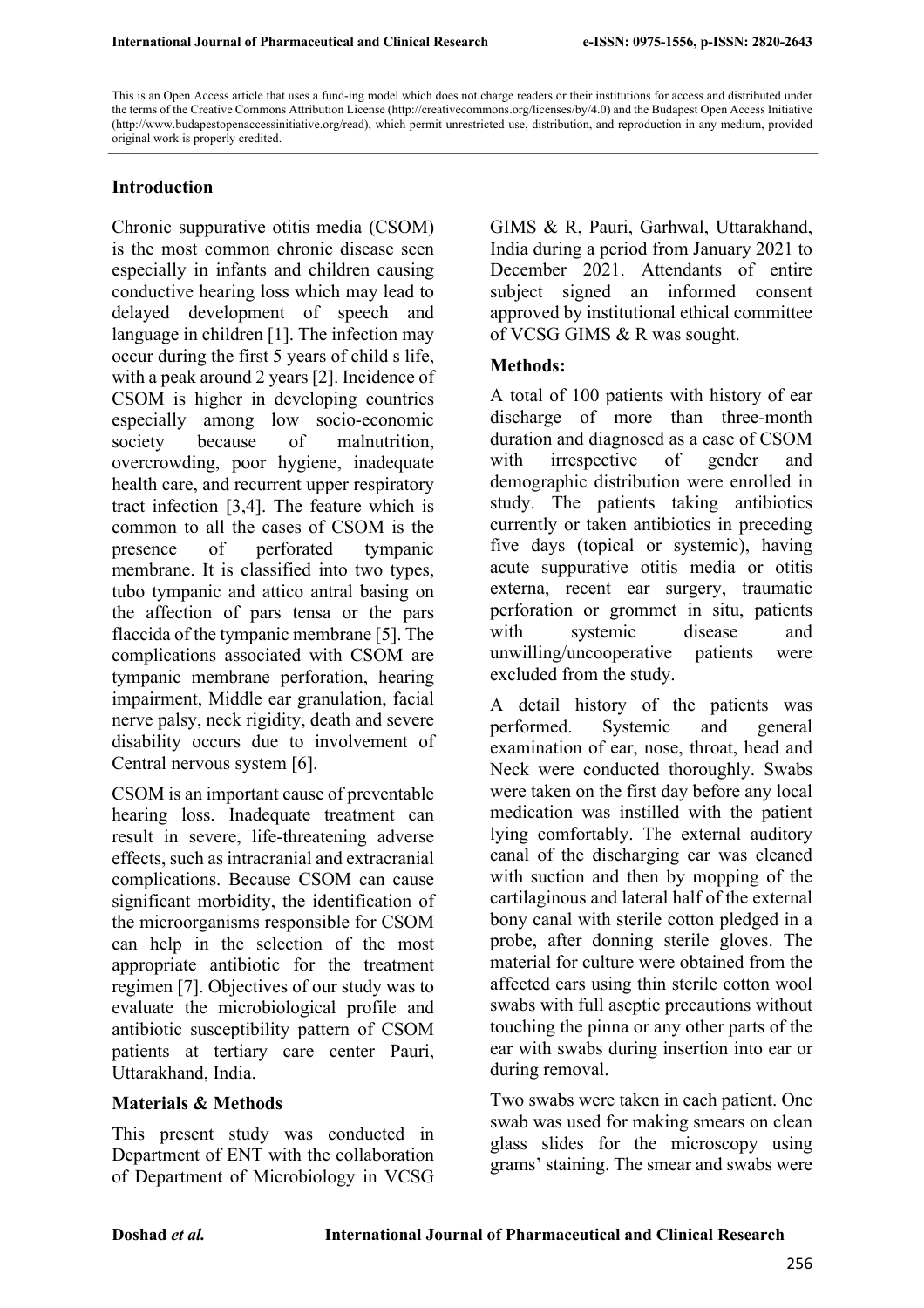processed immediately in the department of microbiology. The other swab was used for culture for the isolation of aerobic bacteria and was inoculated onto Blood agar, Chocolate agar and MacConkey's agar. Blood agar and Chocolate agar were incubated at 370C with 3-5% CO2 (in candle extinction jar) and MacConkey's agar was incubated at 370C.The agar plates were examined after 24 and 48 h. The plates showing no growth at 48 h were discarded and labelled as negative. The plates showing bacterial growth were identified by standard techniques based on morphological, cultural and biochemical characteristics [8]. Culture for anaerobic organisms was not performed. The isolated bacteria were tested for susceptibility to Penicillin, Chloramphenicol, Ampicillin, Ceftriaxone, Gentamicin, Ciprofloxacin, Ofloxacin, Tobramycin, Ceftazidime, Amikacin, by using Kirby–Bauer disc diffusion method [28]. Interpretation of the sensitivity pattern was done according to CLSI (Clinical Laboratory Standards Institute) guidelines [9].

# **Statistical Analysis**

Data was analysed by the simple statistical methods with the help of MS-Office software. All data was tabulated and percentages were calculated.

# **Observations**

A total of 100 patients of CSOM were enrolled in this study. Patients ranged in age from 1 years to >60 years. Majorities of patients (58%) were in age group of 11-20 years.

In this present study, most of the 59(59%) patients were female. Unilateral infection (68.24%) was more common than bilateral (27.34%). Among 100 swab cultures, 89(89%) cultures were positive for the growth of organism and 11(11%) were sterile cultures. 87(87%) Gram stain positive was found in swab culture and bacteria was isolated. 3(3%) swabs were sterile and bacteria was seen. 4(4%) swab

were gram stain positive, but bacteria was not isolated. 6(6%) were sterile and bacteria was not seen.

Among the swabs with growth, 80% yielded monomicrobial organism, 12% yielded polymicrobial isolation, 13% swabs isolated 2 organisms while 3% swabs yielded 3 organisms.

The antimicrobial sensitivity pattern of the organism isolated were:

**Staphylococcus aureus:** Highest rate of sensitivity was seen with Ofloxacin (90.75%) followed by Ciprofloxacin (80.11%), Tobramycin (71.23%), Gentamicin (62.14%), and Chloramphenicol (51.67%). Maximum resistance was seen with Penicillin (82.23%).

**Pseudomonas aeruginosa:** Highest rate of sensitivity was seen with Ofloxacin (89.32%) followed by Tobramycin (81.23%), Ciprofloxacin (72.45%), Gentamicin (63.12%), and ceftriaxone (54.78%). Maximum resistance was seen with Chloramphenicol (55.17%).

**Klebsiella pneumonia:** All isolate of the Klebsiella pneumoniae were sensitive to ofloxacin (100%). A high rate of sensitivity was seen with Amikacin (92.45%) followed by Ciprofloxacin (65.87%) and Gentamicin (56.43%). A lower rate of sensitivity was with Tobramycin (49.32%) and Chloramphenicol (34.65%). All isolate was resistant with Ampicillin (100%).

**Acinetobacter anitratus:** All isolate of the Acinetobacter anitratusare sensitive to ofloxacin (100%), Amikacin (100%) and Gentamicin (100%). A high rate of sensitivity was seen with Ciprofloxacin (89.12%) and Tobramycin (78%). A lower rate of sensitivity was with Chloramphenicol (49%). All isolate was resistant with Ampicillin (100%).

# **Proteus mirabilis:**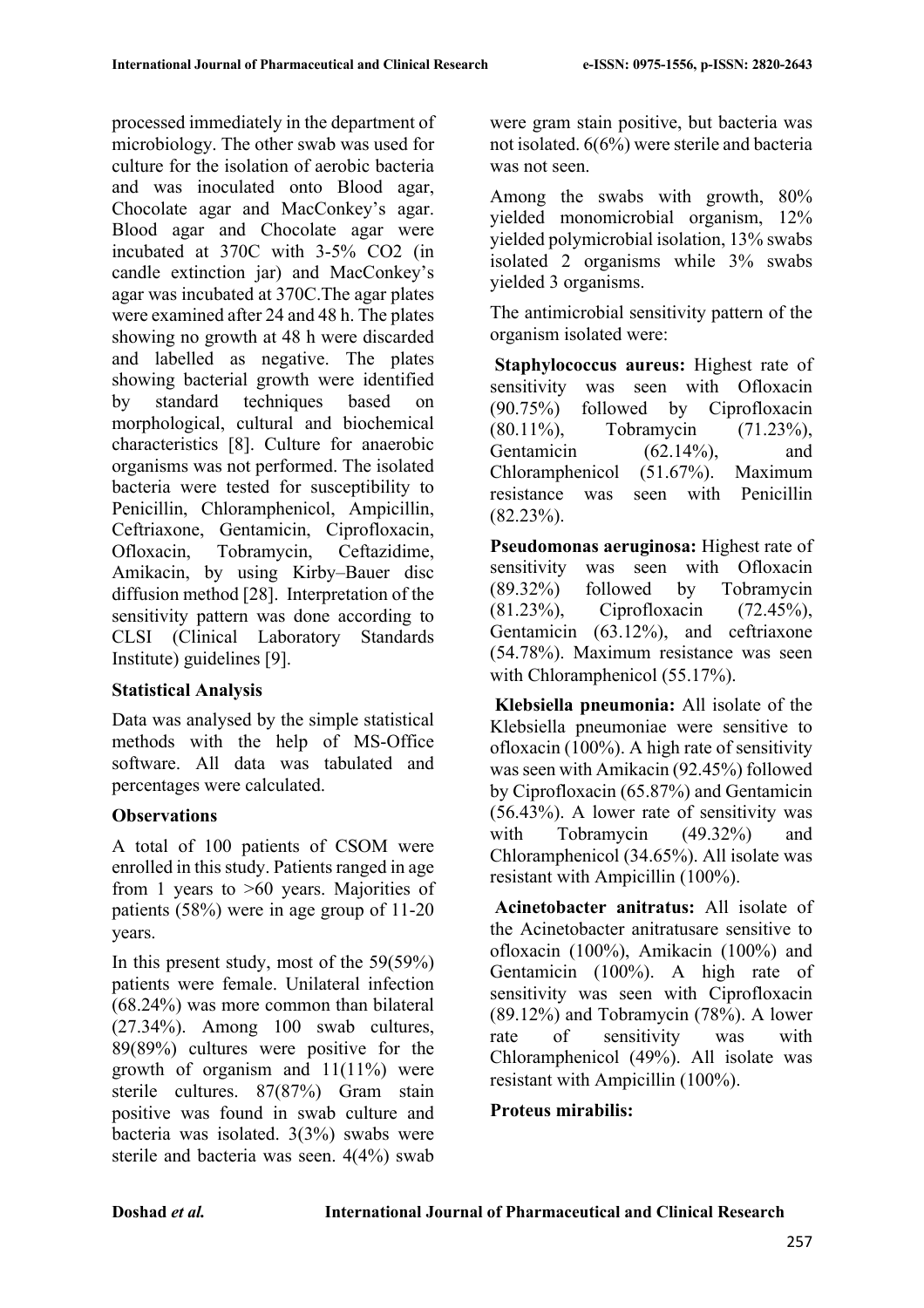All isolate of the Proteus mirabalis are sensitive to ofloxacin (100%). A high rate of sensitivity was seen with Amikacin (93.32%) followed by Ciprofloxacin (68.22%) and Gentamicin (57.78%). A

lower rate of sensitivity was with Tobramycin (51%) and Chloramphenicol (32.54%). All isolate was resistant with Ampicillin (100%).

|  | Table 1: Showing the correlation of gram stain and culture (n=100). |  |  |
|--|---------------------------------------------------------------------|--|--|
|  |                                                                     |  |  |

| <b>Gram stain</b> | Culture growth | No. of cases   | Percentage |
|-------------------|----------------|----------------|------------|
| Bacteria seen     | Positive       | 8 <sup>7</sup> | 87%        |
| Bacteria seen     | <b>Sterile</b> |                | 3%         |
| Bacteria not seen | Positive       |                | $4\%$      |
| Bacteria not seen | <b>Sterile</b> |                | 6%         |

In this present study, gram stain positive was seen in 87(87%) of culture growth.

| Table 2. Showing the culture of Swabs |                   |                    |  |  |
|---------------------------------------|-------------------|--------------------|--|--|
| <b>Culture of Swabs</b>               | Number of growths | Percentage $(\% )$ |  |  |
| Sterile                               |                   | 11%                |  |  |
| Positive for growth of Organism       | 89                | 89%                |  |  |
| Total                                 | 100               | $100\%$            |  |  |

**Table 2: Showing the culture of Swabs**

| Organisms               | <b>Number</b> | Percentage |  |  |
|-------------------------|---------------|------------|--|--|
| Staphylococcus aureus   | 43            | 41.75%     |  |  |
| Proteus mirabilis       |               | 5.82%      |  |  |
| Escherichia coli        |               | 4.85%      |  |  |
| Enterobacter species    |               | 1.94%      |  |  |
| Acinetobacter anitratus |               | 6.79%      |  |  |
| Streptococcus pyogenes  |               | $0.9\%$    |  |  |
| Klebsiella pneumoniae   |               | 7.76%      |  |  |
| Pseudomonas aeruginosa  | 31            | 30.09%     |  |  |

|  |  | Table 3: Showing the type of isolated organisms |  |  |  |  |
|--|--|-------------------------------------------------|--|--|--|--|
|--|--|-------------------------------------------------|--|--|--|--|

# **Discussions**

The World Health Organization defines chronic suppurative otitis media (CSOM) as ear discharge through a perforated tympanic membrane present for more than 12 weeks [10]. It is characterized by a chronic inflammation of the middle ear and mastoid cavity, followed by permanent abnormality of the pars tensa or flaccida. Varying degrees of edema; submucosal fibrosis and hypervascularity; and infiltration with lymphocytes, plasma cells, and histiocytes result in the production of pus discharge [11].

In our present study, majority of the patients (59 %) were females and most of the cases (58%) were in 11-20 years of age who suffered from CSOM and similar findings had been reported by Lou et al [12] and Prakash et al. [13] In contrast, CSOM was more common in male patients in a study by Ahmed et al. [14] In our study, majority (87 %) of the sample showed positive growth and 13% of the sample were sterile. This is accordance with Vijaya et al [15] who found 5.28% sterile samples in their study whereas Fatma et al [16]  $(16.9\%)$  and Chakraborty et al [17]  $(12.6\%)$ found higher percentage of culture negative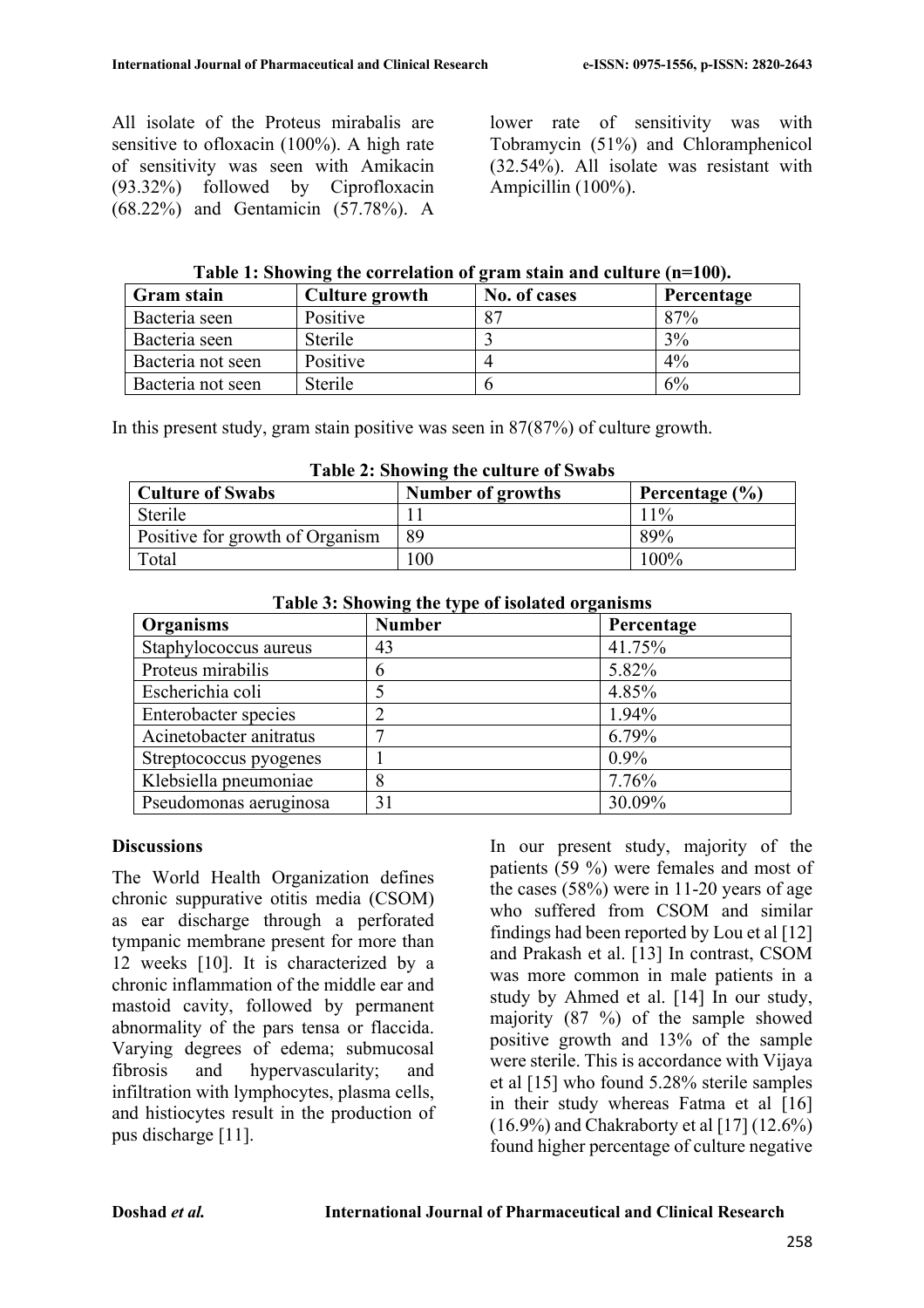samples in their studies. Monomicrobial growth was seen in majority (80%) of cases and polymicrobial growth seen in only 12% of cases which is similar to the previous study by Agarwal et al [18]. The predominant organism isolated in our study was Staphylococcus aureus (41.75%) followed by Pseudomonas aeruginosa (30.09%), Acinetobacter anitratus (6.79%), Klebsiella pneumoniae (7.76%), Proteus mirabilis (5.82%). This is in accordance with the previous studies [19,20]. Taneja et al [21] had isolated Staphylococcus aureus as the most common organism in their study, but the percentage of isolation (33.3%) was lesser when compared to our study. Kuchal et al [22] also showed that in his study, S. aureus was the most common isolate followed by Pseudomonas sp. Shyamala et al [23] also has found out that these two were the predominant organisms isolated from the otitis media cases. Many of the previous studies showed Pseudomonas sp. to be the most common bacteria isolated from CSOM cases [24,25]. But Pseudomonas sp. was the second most common organism in our study, isolated from 30.09% cases. This is similar to a study by Sharma et al [26] who reported Pseudomonas in 36% cases. In our study, Staphylococcus aureus and Pseudomonas sp. together account for about 71.84% of cases and this is in consistent with the study by Aslam et al. [27] Among the gram negative pathogens, next to Pseudomonas, Klebsiella pneumoniae (7.76%) was the other common pathogen followed by Acinetobacter (6.79%) and Proteus sp. (5. 82%). This is similar to the study by Loy et al [12].

Antibiotic susceptibility pattern was tested for all the isolated organisms. Most of the isolates were found to be susceptible to Ofloxacin. However, most of the organisms showed resistance to amoxicillin which is similar with Chakraborty et al [14] (95.4%) and Malkappa et al. [24] (90%). Staphylococcus aureus was found to be highly susceptible to ofloxacin (90.75%) followed by Ciprofloxacin (80.11%), Tobramycin (71.23%) and Gentamicin (62.14%). Pseudomonas Sp. was found to be highly sensitive to ofloxacin (89.32%) followed by Tobramycin (81.23%), Ciprofloxacin (72.45%) and Gentamicin (63.12%). The gram-negative isolates were fairly susceptible to ciprofloxacin, third generation cephalosporin and gentamicin. Agarwal et al [18] study shows that Staphylococcus species was high (80-85%) with moxifloxacin, levofloxacin, and doxycycline among the commonly used antibiotics. Pseudomonas aeruginosa was 100% sensitive with colistin, polymyxin B, and carbapenems. Its sensitivity was about 60-70% with the commonly used antibiotics, viz. cephalosporins and fluoroquinolones.

In routine practice, patients with draining ears receive topical antibiotic ear drops, and ear swab culture is performed only in recalcitrant cases. Apart from patient negligence, the widespread and indiscriminate use of antibiotics also precipitates the emergence of multiple resistant strains of bacteria, resulting in treatment failure. Infection with multidrugresistant pathogens is responsible for the increased duration of treatment and followup as well as increased cost of management. The present study was focused on causative agent for CSOM which are usually from community, therefore their susceptibility pattern might be different from hospital antibiogram. Even though the bacterial pathogens were already defined but the different distributions in different age groups and the declining pattern of antibiotic sensitivity were something important that may be considered in the management of the patients.

# **Conclusions**

This present study concluded that CSOM was more preponderance in female gender. Staphylococcus aureus was the most common organism isolated followed by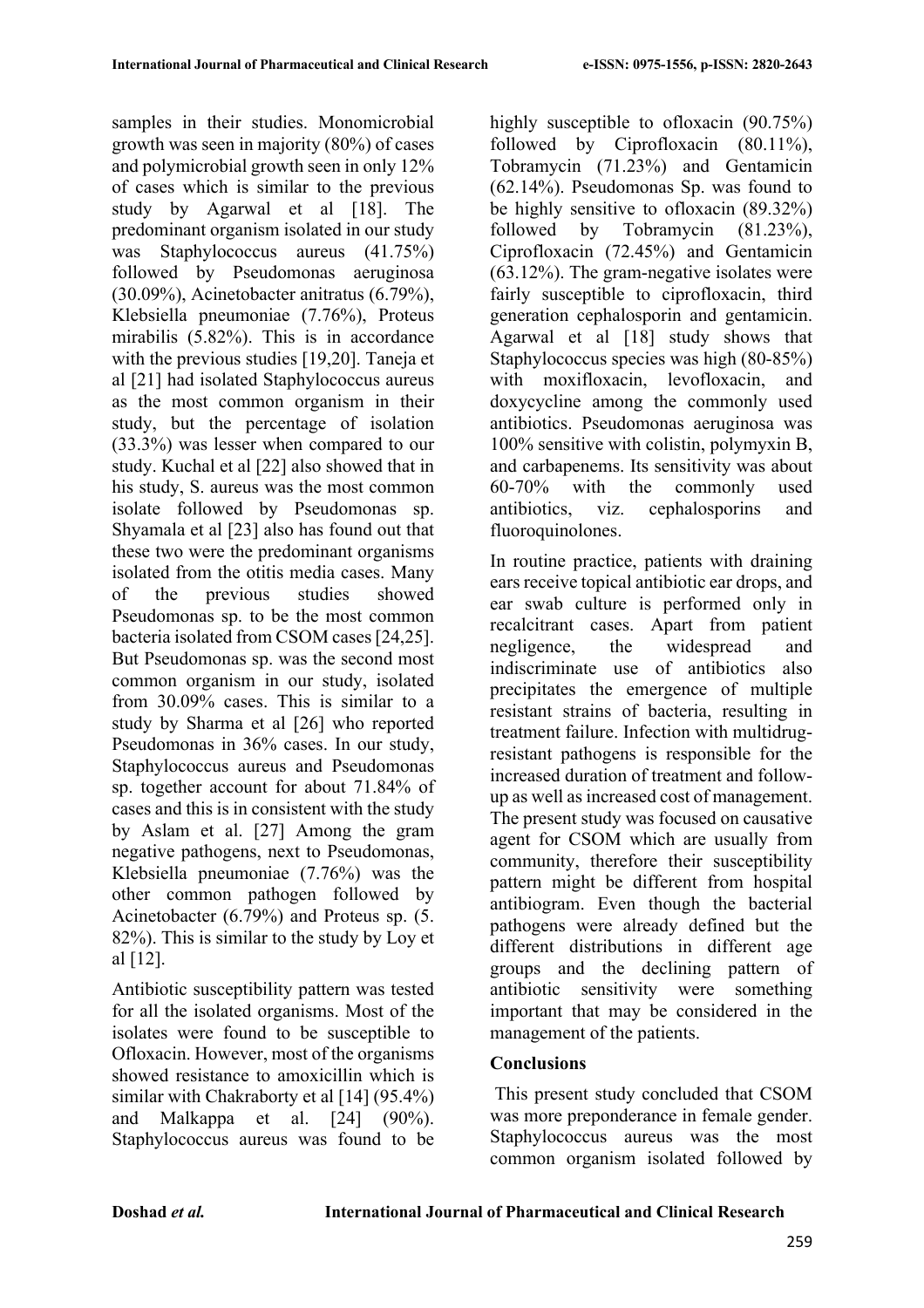Pseudomonas aeruginosa. Ofloxacin was the highest antibiotic susceptibility rate. Hence, antibiotic susceptibility pattern of the CSOM causing organisms keeps changing according to time and geographical region. So that, routine antibiotic susceptibility testing should be done at certain interval to guide empirical treatment.

# **References**

- 1. Acuin, J. 2004. Department of Child and Adolescent health Development and Team for Prevention of Blindness and Deafness. Chronic suppurative otitis media: burden of illness and management options. Geneva: World Health Organisation.
- 2. Bluestone, C.D. 1998. Epidemiology and pathogenesis of chronic suppurative otitis media: Implications for prevention and treatment. Int J Pediatr Otorhinolaryngol. 42: 207 - 223.
- 3. Kelvin kong, Harvey, L.C. 2009. Otitis Media 2009: An Update - Natural History, definitions, risk factors, and burden of otitis media. Med I Aust 191: S39 S43.
- 4. Zhang, Y., Xu, M., Zhang, J., Zeng, L., Wang, Y., Zhang, Q.Y. 2014. Risk Factors for Chronic and Recurrent Otitis Media A Meta Analysis. PloS ONE., 9 (1): e86397.
- 5. Dalilly-Tariah OB.Assessment of modalities for treatment of otorrhoea in active phase of simple chronic suppurative otitis media in Jos university Teaching hospital.Nig J Otol Rhinol Laryngol 2005;2:22-6.
- 6. Susmita kumari sahu, Moningi venkata Narasimham, Indrani Mohanty, Sanghamitra padhi, Pritilata Panda, Banojini parida. Microbiological profile of chronic suppurative otitis media and invitro antibiotic sensitivity pattern in a tertiary care hospital. 2014;  $4:4.$
- 7. Wan Nur Anis Wan Draman, Mohd Khairi Md Daud, Hazama Mohamad, Siti Asma Hassan, Normastura Abd Rahman. Evaluation of the current bacteriological profile and antibiotic sensitivity pattern in chronic suppurative otitis media. Laryngoscope Investigative Otolaryngology. 2021;6:1300–1306.
- 8. Collee JG, Duguid JP, Fraser AG, Marmion BP, Simmons A. Laboratory strategy in the diagnosis of infective syndromes. Mackie and McCartney practical medical microbiology. Singapore: Churchill Livingstone 1996; 53–94.
- 9. National Committee for Clinical Laboratory standards. Performance Standards for Antimicrobial Susceptibility Testing. Wayne,PA USA:NCCLS; 2001; 100–101.
- 10. Acuin J. Global Burden of Disease Due to Chronic Suppurative Otitis Media: Disease, Deafness, Deaths and DALYs Chronic Suppurative Otitis Media-Burden of Illness and Management Options. Geneva: World Health Organisation; 2004:9-23.
- 11. Gleeson M, Clarke R. Scott-Brown's Otorhinolaryngology. Head and Neck Surgery. Vol 3. 7th ed. Boca Raton, FL: CRC Press; 2018: 115-131.
- 12. Loy A, Tan A, Lu P. Microbiology of chronic suppurative otitis media in Singapore. Singapore Med J. 2002; 43:296–9.
- 13. Prakash M, Lakshmi K, Anuraha S, Swathi GN. Bacteriological profile and their antibiotic susceptibility pattern of cases of chronic suppurative otitis media. Asian J Pharm Clin Res. 2013;6:  $210-12.$
- 14. Ahmed A, Usman J, Hashim R. Isolates from chronic suppurative otitis media and their antimicrobical sensitivity. Pak Armed Forces Med. J. 1999;49: 82–5.
- 15. Vijaya D, Nagarathnamma T. Microbiological study of chronic